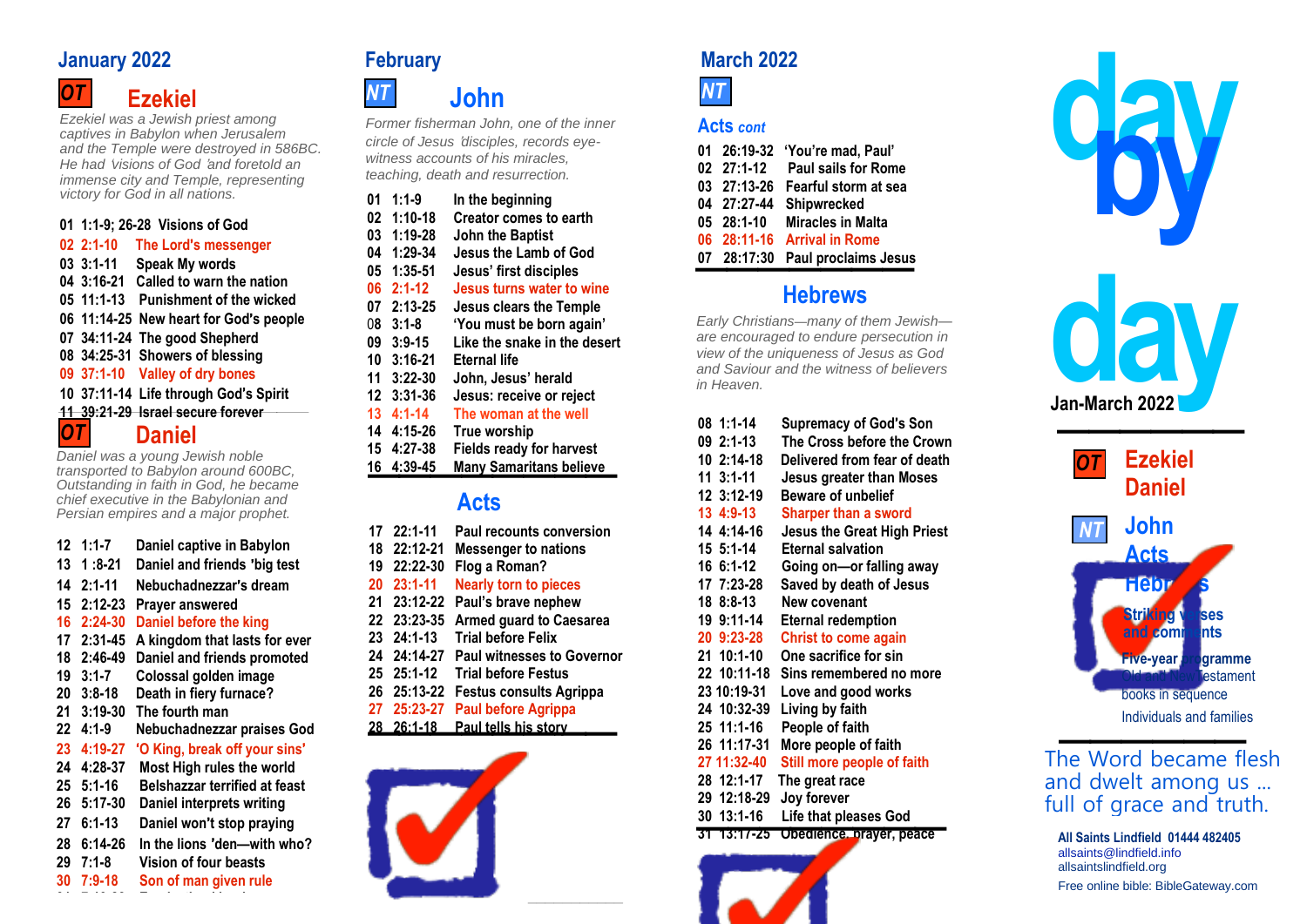## *NT* **John** *NT*

| 01 4:46-54          | Official's son healed               |
|---------------------|-------------------------------------|
| $02 \quad 5:1 - 17$ | Healing at the pool                 |
| 03 5:18-24          | <b>Honouring Father and Son</b>     |
| 04 5:25-29          | Hear, believe, live for ever        |
| 05 5:30-47          | <b>Old Testament tells of Jesus</b> |
| $06 \t6:1 - 15$     | Jesus feeds the 5000                |
| 07 6:16-24          | Jesus walks on water                |
| 08 6:25-34          | 'Give us a miraculous sign'         |
|                     |                                     |

# **Good Friday April 15**

# **Isaiah**

| 09 | $52:7-10$         | Good news                       |
|----|-------------------|---------------------------------|
| 10 | 52:13:15          | <b>Many astonished</b>          |
| 11 | $53:1-3$          | <b>Despised and rejected</b>    |
|    | 12 53:4-6         | Pierced for our sins            |
| 13 | $53:7-9$          | Like a lamb for slaughter       |
|    | 14 53:10-11       | The Lord's will                 |
|    | 15 53:12          | He bore the sins of many        |
|    | $16 \quad 54:1-3$ | <b>Break forth into singing</b> |
|    |                   |                                 |

## **John** *cont*

| 18        | $6:35-51$   | The bread of life               |
|-----------|-------------|---------------------------------|
| 19        | $6:52-59$   | <b>Argument about Jesus</b>     |
| 20        | $6:60 - 71$ | Many turn away                  |
| 21        | $7:1 - 13$  | Good man or deceiver?           |
| 22        | $7:14-24$   | <b>Opposition in the temple</b> |
| 23        | $7:25-36$   | <b>Attempted arrest</b>         |
| 24        | $7:37-52$   | <b>Division over Jesus</b>      |
| 25        | $8:1 - 11$  | <b>Adulteress forgiven</b>      |
| 26        | $8:12 - 20$ | Light of the world              |
| 27        | $8:21 - 30$ | Many believe in Jesus           |
| 28        | 8:31-38     | The truth will set you free     |
| <u>رو</u> | 8.30.47     | Children of the devil           |



\_\_\_\_\_\_\_\_\_\_\_\_\_



*OT*

## **James** *NT*

*James, the brother of Jesus and leader of the early church in Jerusalem, teaches that true faith in Jesus is evidenced by good deeds.*

# **01 1:1-8 Testing our faith** *f0ree salvation by lives of good deeds.*

- **02 1:9-18 The lowly and the rich**
- **03 1:19-27 Hearing and doing the word**
- **04 2:1-7 Sin of partiality**
- **05 2: 8-13 The royal law**
- **06 2:14-26 Faith without works: dead**
- **07 3:1-12 Taming the tongue**
- **08 3:13-18 Wisdom from above**
- **09 4:1-4 Warning against worldliness**
- **10 4:5-12 Grace for the humble 11 4:13-17 Boasting about tomorrow**
- **12 5:1-6 The rich warned**
- **13 5:7-12 Patience in suffering**
- 12 5:1-6 The rich warned<br>13 5:7-12 Patience in suffering<br>14 5:13-20 Praver for the sick
	-

# **Song of Solomon**

*Written by King Solomon, this is perhaps an opera with two main parts. Bridegroom Prince and his rustic bride express their love, prefiguring the wedding scene with which the Bible closes.*

## **15 1:1-10 Bride declares her love**

- **16 1:11-17 Delight in each other**
- **17 2:1-7 Total happiness**
- **18 2:8-17 Arise, my love, and come**
- **away**
- **19 3:1-5 Bride and groom reunited**
- **20 3:6-11 The great King and groom**
- **21 4:7-16 King admires bride**'**s beauty**
- **22 5:2-8 Bride searches for her**

# **Psalms**

|  |              | <b>Psalms</b>                            |
|--|--------------|------------------------------------------|
|  | 24 141:1-10  | <b>Prayer rising as incense</b>          |
|  | 25 142:1-7   | I cry out to the Lord                    |
|  |              | 26 143:1-12 Let your good Spirit lead me |
|  | 27 144:1-15  | My love and my fortress                  |
|  | 28 145:1-13  | Praise for ever and ever                 |
|  | 29 145:14-21 | Let all bless His holy name              |
|  | 30 146:1-7   | Praise as long as I live                 |
|  |              | 31 146:8-10 The Lord to reign for ever   |

# **April 2022 May June 2022**



*The love of God for his chosen people is vividly expressed in the command to his prophet Hosea to marry a prostitute and forgive—at a cost—her unfaithfulness.*

| $01 \quad 1:1-11$  | Hosea's children                      |
|--------------------|---------------------------------------|
| $02 \quad 2:14-23$ | Lord's mercy on Israel                |
| $03 \quad 3:1-5$   | Hosea redeems his wife                |
| $04$ 4:1-6         | God's law rejected                    |
| $056:1-6$          | <b>Israel unrepentant</b>             |
|                    | 06 10:11-15 Punishment for great evil |
| 07 11:1-12         | The Lord's love                       |
| $08 - 14:1 - 9$    | <b>Return to the Lord</b>             |

*OT*

 **Joel** *Many years after Israel from captivity, Joel calls the nation to repentance, with the promise of God*'*s blessing.*

|    | $15$ $3.18$<br>$\sqrt{OT}$ 16-21 | Judament of nations<br>'Amosuture of Judah |  |
|----|----------------------------------|--------------------------------------------|--|
|    | 14 2:28-32                       | <b>Promise of Spirit outpoured</b>         |  |
|    | 13 2:23-27                       | Rejoice in the Lord                        |  |
|    | 12 2:18-22                       | The Lord has pity                          |  |
|    | 11 2:12-17                       | <b>Return to the Lord</b>                  |  |
|    | 10 1:13-20                       | Call to repentance                         |  |
| 09 | $1:1-7$                          | <b>Locusts spell disaster</b>              |  |
|    |                                  |                                            |  |

 *northern kingdom) in 722BC, God warns of Before captivity by Assyria of Israel (the injustice to the poor, yet foretells restoration.* **OT**<br>Before<br>northe

| $20$ 3:6-11      | The great King and groom                 |    |                    |                                     | estamen                             |
|------------------|------------------------------------------|----|--------------------|-------------------------------------|-------------------------------------|
| 21 4:7-16        | King admires bride's beauty              |    | $17 \quad 1:1-15$  | Judgment on Israel's neghbours      | books in sequence                   |
| $22 \quad 5:2-8$ | <b>Bride searches for her</b>            |    | $18$ 2:1-3         | Judgment on neighbour Moab          | Individuals and families            |
|                  |                                          | 19 | 2:4-8              | <b>Judgment on Judah and Israel</b> |                                     |
|                  | <b>Psalms</b>                            | 20 | 4:6-13             | You did not return to Me            | Jesus said: 'I am the               |
|                  | 24 141:1-10 Prayer rising as incense     | 21 | $5:6 - 15$         | Seek the Lord and live              |                                     |
| 25 142:1-7       | I cry out to the Lord                    | 22 | $5:18-27$          | Need for justice not rituals        | bread                               |
|                  | 26 143:1-12 Let your good Spirit lead me |    | $23 \quad 6:1 - 7$ | Feasting and luxury will end        | of life; whoever come               |
|                  | 27 144:1-15 My love and my fortress      | 24 | $6:8-14$           | The Lord hates nation's pride       | All Saints Lindfield 01444 482405   |
|                  | 28 145:1-13 Praise for ever and ever     |    | $25$ 7:1-9         | Prayer suspends judgment            | allsaints@lindfield.info            |
|                  | 29 145:14-21 Let all bless His holy name |    | 26 7:10-17         | <b>False priest accuses Amos</b>    | allsaintslindfield.org              |
| 30 146:1-7       | Praise as long as I live                 |    | $27$ 8:1-8         | Oppression of the poor              | Free online bible: BibleGateway.com |
| 31 146:8-10      | The Lord to reign for ever               | 28 | 8:9-14             | <b>Feasts turned to mourning</b>    |                                     |
|                  |                                          |    | . . <i>.</i> .     |                                     |                                     |

**29 9:1-10 Israel to be destroyed 30 9:11-15 Restoration of Israel**



# Jesus said: 'I am the bread of life; whoever comes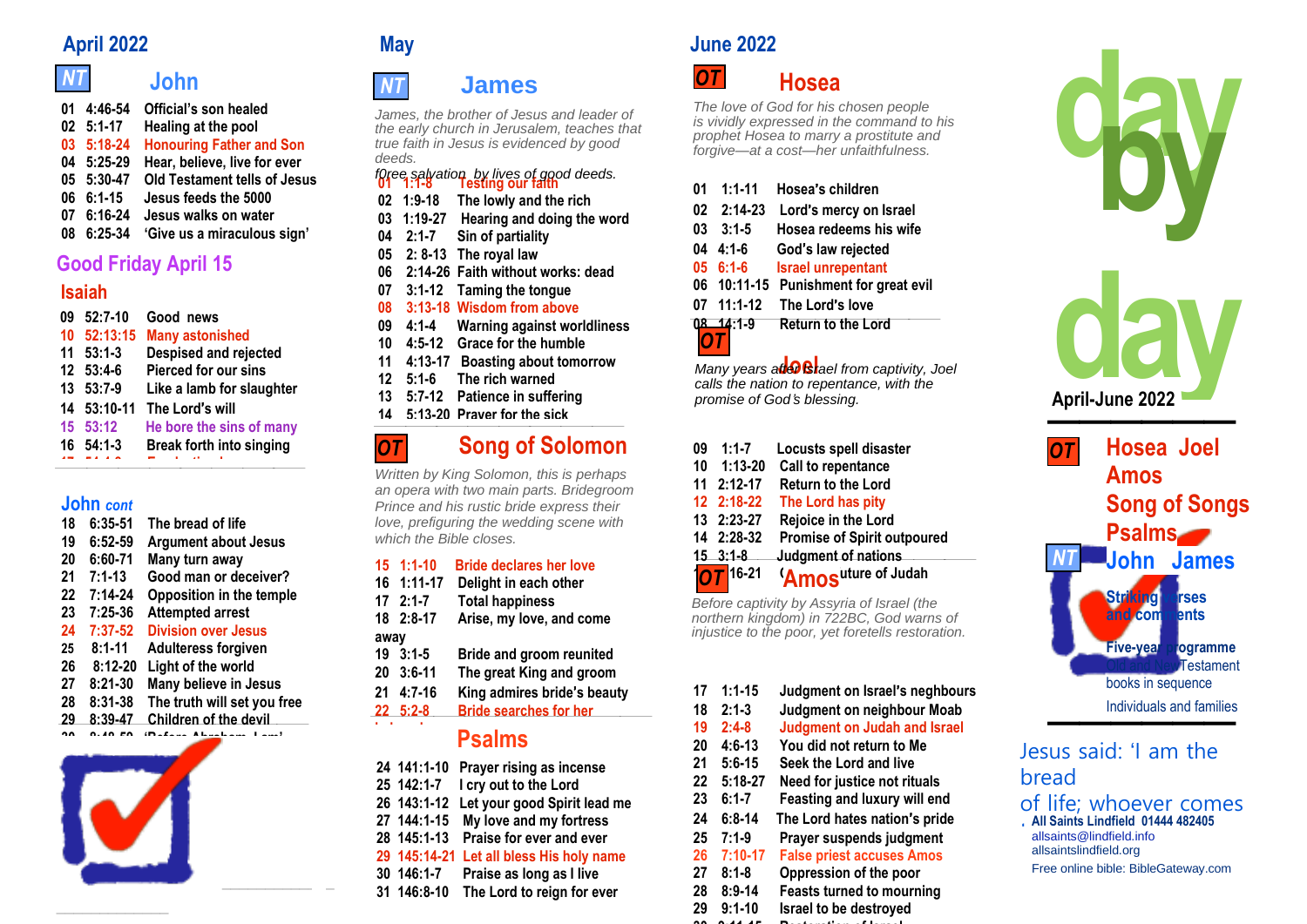*NT* 

*NT* 

# *NT* **John**

**01 9:1-12 Blind man healed 02 9:13- 23 Healing miracle challenged 03 9:24-41 Spiritual blindness 04 10:1-10 Sheep know their shepherd 05 10:11-21 The good shepherd 06 10:22-30 'My sheep hear my voice' 07 10:31-42 Jesus faces stoning 08 11:1-16 Lazarus dies 09 11:17-37 Jesus cries 10 11:38-44 Dead man lives 11 11:45-57 Plot to kill Jesus 12 12:1-11 Jesus anointed 13 12:12-19 King on a donkey 14 12:20-26 Wheat seed must die 15 12:27-36 Voice from heaven 16 12:37-43 They would not believe 17 12:44-50 Mission to save the world 18 13:1-20 Jesus washes friends' feet 19 13:21-30 Who's the betrayer? 20 13:31-38 Love one another 21 14:1-14 The way to the Father 22 14:15-24 Holy Spirit promised 23 14:25-31 Jesus going to the Father 24 15:1-17 Vine and branches 25 15:18-27 Hated by the world 26 16:1-11 Holy Spirit promised**  24 15:1-17 Vine and branches<br>25 15:18-27 Hated by the world<br>26 16:1-11 Holy Spirit promised

## **27 16:12-15 Guide into all truth** *OT*

**Obadiah** *A few years after the destruction of Jerusalem by*

*the Babylonians in 586 BC, Obadiah prophesies God*'*s judgment on ungodly nations including Edom which sided with Babylon, but restoration of the Jews.*

| $28 \quad 1:1-9$   | Edom will be humbled               |
|--------------------|------------------------------------|
| 29 1:10-14         | Edom's violence against Jews       |
| $30 \quad 1:15-18$ | <b>Nations face God's judgment</b> |
| $31 - 1.19 - 21$   | Victory for the Lord's kingdom     |

*o***<sub>***T***</sub>** *Zephaniah Between the falls of Israel (722 BC) and Judah (586) Zephaniah prophesies the Day of the Lord of judgment for those OT*  **Zephaniah** *Between the falls of Israel (722 BC) and Judah (586) Zephaniah rejecting God and blessing for his folllowers. No daily readings in this book in view of limited space.*

*OT*

*OT*

# **Jonah**

*Judgment on Assyria*'*s capital Nineveh is averted when King and people repent at the preaching of God*'*s prophet Jonah.*

| 01 | $1:1-6$    | Jonah flees from the Lord    |
|----|------------|------------------------------|
| 02 | $1:7-17$   | Thrown into the sea          |
| 03 | $2:1 - 10$ | Jonah prays and is saved     |
| 04 | $3:1 - 10$ | <b>Big city turns to God</b> |
|    | 05 4:1-11  | Why are you angry, Jonah?    |
|    |            |                              |

# **Nahum**

*Destruction of the ruthless Assyrian empire is foretold by Nahum about 50 years before he event in 612 BC.*

**06 1:1-16 God**'**s anger with Nineveh 07 2:1-13 Nineveh**'**s destruction 08 3:1-9 Bloodthirsty city doomed 07 2:1-13 Nineveh's destruction<br>08 3:1-9 Bloodthirsty city doomed<br>09 3:10-19 Unceasing evil punished** 

*OT* **09** 

# **Habakkuk**

*Between the fall of Israel in 722 BC and Judah in 586, Habakkuk seeks answers from God why wicked nations can be destroyed by one even more wicked.*

|                                                                                                                                                                                | $10 \quad 1:1 - 11$ | Habakkuk's questions                                |  |
|--------------------------------------------------------------------------------------------------------------------------------------------------------------------------------|---------------------|-----------------------------------------------------|--|
|                                                                                                                                                                                | $11 \t2:1-5$        | The righteous shall live by                         |  |
| faith                                                                                                                                                                          |                     |                                                     |  |
|                                                                                                                                                                                |                     | 12 2:6-14 Plunderer to be plundered                 |  |
| <b>OT</b>                                                                                                                                                                      |                     | <b>Llabaldudo lau in Cad</b><br><b>Ecclesiastes</b> |  |
| King Solomon, with fabulous riches and intellect,<br>tests ways of spending life on earth and concludes<br>all are pointless without following God.<br>14 1:1-11 All is vanity |                     |                                                     |  |

- **15 1:12-18 What**'**s in wisdom—or folly?**
- **16 2:1-11 Vanity of self-indulgence**
- **17 2:12-17 Vanity of living wisely**
- **18 2:18-26 Vanity of toil**
- **19 3:1-8 A time for everything**
- **20 3:9-15 The God-given task**

# **21 3:16-22 From dust to dust**

- **22 4:1-8 Evil under the sun 23 4:9-16 Two better than one**
	-
- **24 5:1-7 Fear God 25 5:1-20 Vanity of wealth and honour** 
	-
- **26 6:1-12 Life passes like a shadow 27 7:1-13 Contrast of wisdom and folly**
- **28 7:14-29 Elusive search for wisdom**
- **29 8:1-13 Fear God and do well**
- **29 11:1-10 Judgment follows actions**
- **30 12:1-8 Remember Creator in youth**
- **31 12:2-13 Fear God: whole duty of man**

**July 2022 August September 2022 Micah** *OT*

> *About 20 years before the destruction of Israel in 722 BC and of Judah in 586, Micah warns of God*'*s judgment, but promises the Jews eventual mercy and revival, with a Ruler to be born in Bethlehem.*

| $01 \quad 2:1-5$  | Woe to the wicked           |
|-------------------|-----------------------------|
| $02 \quad 4:1-5$  | No more war                 |
| $03 \quad 4:6-8$  | The Lord will reign         |
| $04 \quad 5:1-5a$ | <b>Ruler from Bethlehem</b> |
| 056:6:8           | What does the Lord require? |
|                   |                             |

## **06 7:15-20 God delights in love Haggai**

*OT*

*Rebuild the Temple God exhorts the Jewish exiles returned from Babylon around 520 BC.*

| $06$ 1:1-11        | Time to rebuild God's house       |
|--------------------|-----------------------------------|
| $07 \quad 1:12-15$ | The people obey the Lord          |
| $08$ 2:1-9         | Work for I am with you.           |
|                    | $09 \t2:15-23$ 'I will bless you' |
|                    |                                   |

## *NT*  **1 & 2 Peter**

*Endure persecution, writes Peter to believers around AD 62 in Nero*'*s reign, in sure hope of Heaven.*

|    | 10 1:1-12   | Joy now and for ever                  |  |
|----|-------------|---------------------------------------|--|
|    | 11 1:13-25  | <b>New life of holiness</b>           |  |
| 12 | $2:1-12$    | Life as God's people                  |  |
| 13 | $2:13 - 25$ | Obeying those over us                 |  |
| 14 | $3:1 - 7$   | <b>Wives and husbands</b>             |  |
|    | 15 3:8-18   | Suffering for doing good              |  |
|    |             | Love and hospitality                  |  |
| 17 | $4:12-19$   | Suffering as a Christian              |  |
| 18 | $5:1-5$     | <b>Shepherds of God's sheep</b>       |  |
| 19 | $5:6-14$    | <b>Resist the Devil: he will flee</b> |  |
|    |             | 2 Peter                               |  |
| 20 | $1:1 - 11$  | <b>Christian qualities</b>            |  |
| 21 | $1:12 - 21$ | Prophets spoke by the Spirit          |  |
| 22 | $2:1-22$    | The Day of the Lord                   |  |
| 24 | $3:14-18$   | Grow in grace                         |  |
|    |             |                                       |  |

## **Psalms** *OT*

# **25 147:1-11 It**'**s good to sing praise**

**26 147:12-20 Strength and blessing**

- **27 148:1-6 God**'**s people near to Him**
- **28 148:7-14 Praise, young and old**
- **29 149:1-9 Sing to the Lord a new song**
- **30 150:1-6 Everything, praise the Lord**



**2022 July-Sept Habakkuk Obadiah Jonah Nahum Micah Haggai Ecclesiastes Psalms John 1 & 2 Peter** *OT NT* 

**Five-year programme** Old and NewTestament books in sequence books in sequence<br>Individuals and families

**All Saints Lindfield 01444 482405**<br>allsaints@lindfield.info [allsaints@lindfield.info](mailto:allsaints@lindfield.info) allsaintslindfield.org Free online bible: BibleGateway.com Born again to a living hope through the